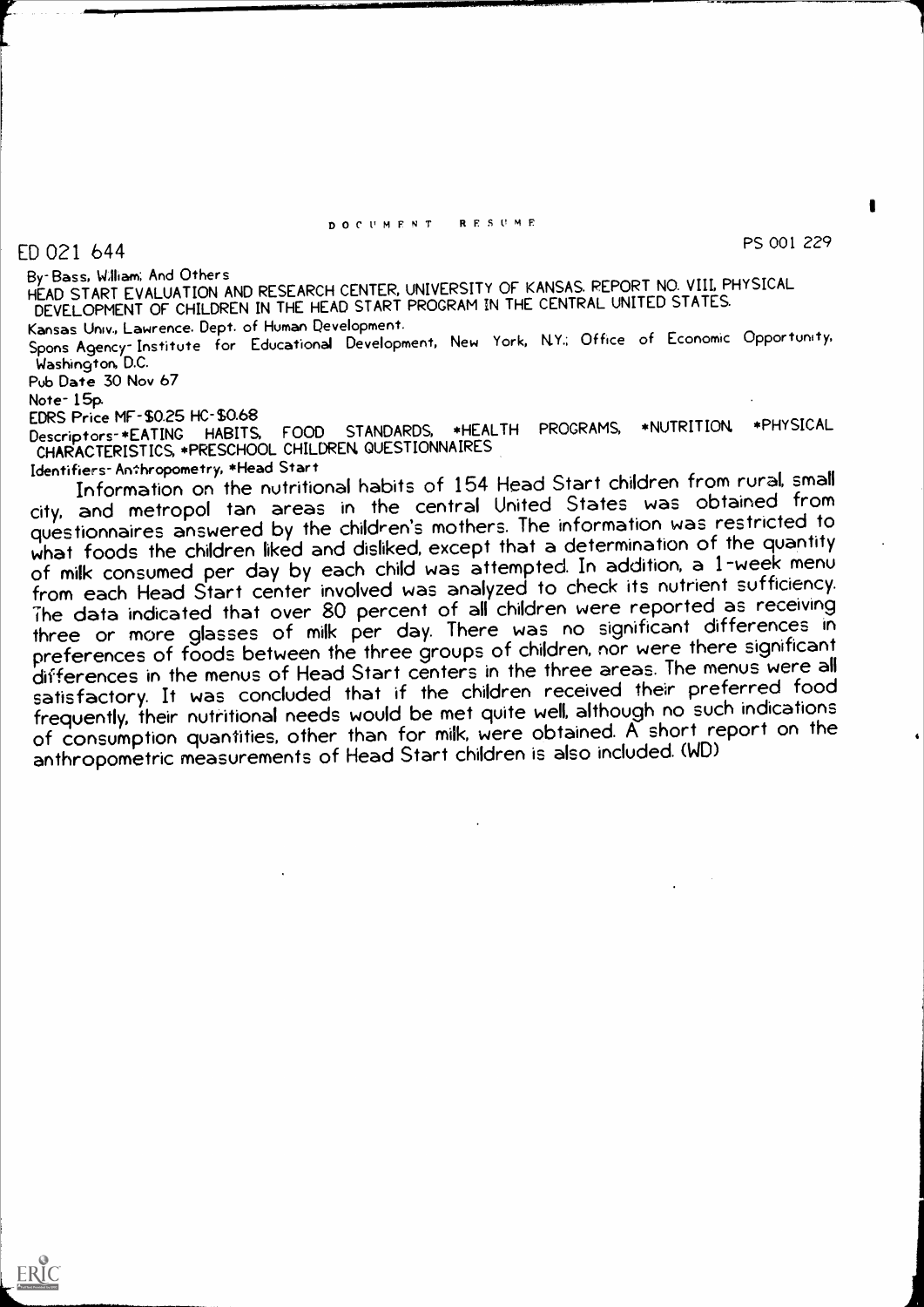#### U. S. DEPARTMENT OF HEALTH, EDUCATION & WELFARE OFFICE OF EDUCATION

THIS DOCUMENT HAS BEEN REPPODUCED EXACTLY AS RECEIVED FROM THE PER3ON OR ORGANIZATION ORIGINATING IT. POINTS OF VIEW OR OPINIONS STATED DO NOT NECESSARILY REPRESENT OFFICIAL OFFICE OF EDUCATION POSITION OR POLICY.

The University of Kansas Head Start Research and Evaluation Center

VIII.

"Physical Development of Children in the Head Start Program in the Central United States."

 $\bullet$ 

William Bass, Ph.D.

Marie Cross, Ph.D.

021644  $\begin{bmatrix} 1 \\ 1 \end{bmatrix}$ 

Department of Anthropology Department of Human Development

CV SP  $\equiv$ Q  $\mathcal{D}% _{T}=\mathcal{D}_{T}\!\left( a,b\right) ,\ \mathcal{D}_{T}=\mathcal{D}_{T}\!\left( a,b\right) ,$ 

ERIC

9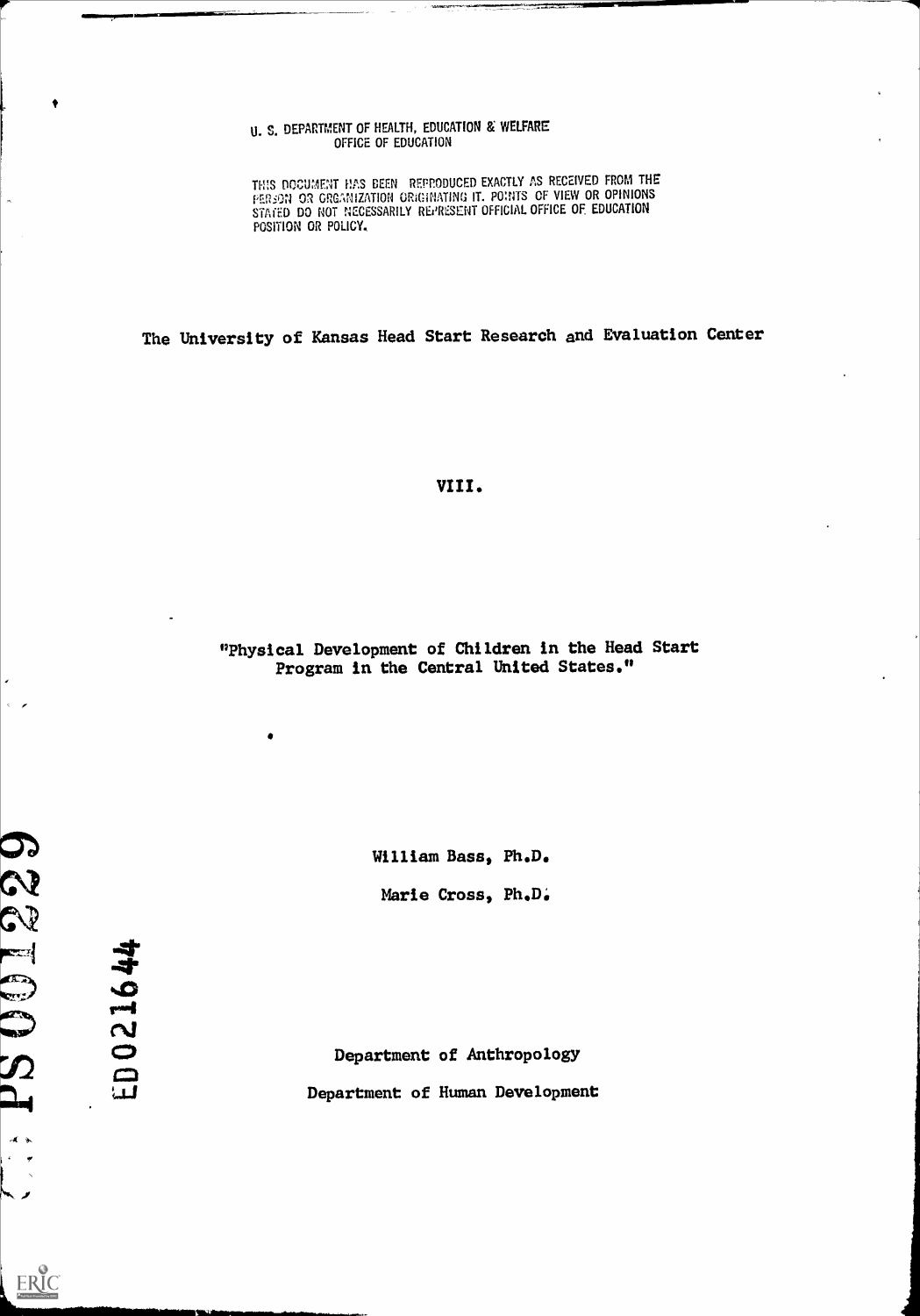The Untversity of Kansas Head Start Research and Evaluation Center

 $\mathbf{I}$ 

 $\hat{\mathbf{A}}$ 

VIII A

"Anthropometric Measurements of Children in the HeadStart Program."

William M. Bass; Ph.D.

Department of Anthropology Department of Human Development



 $\mathcal{L}$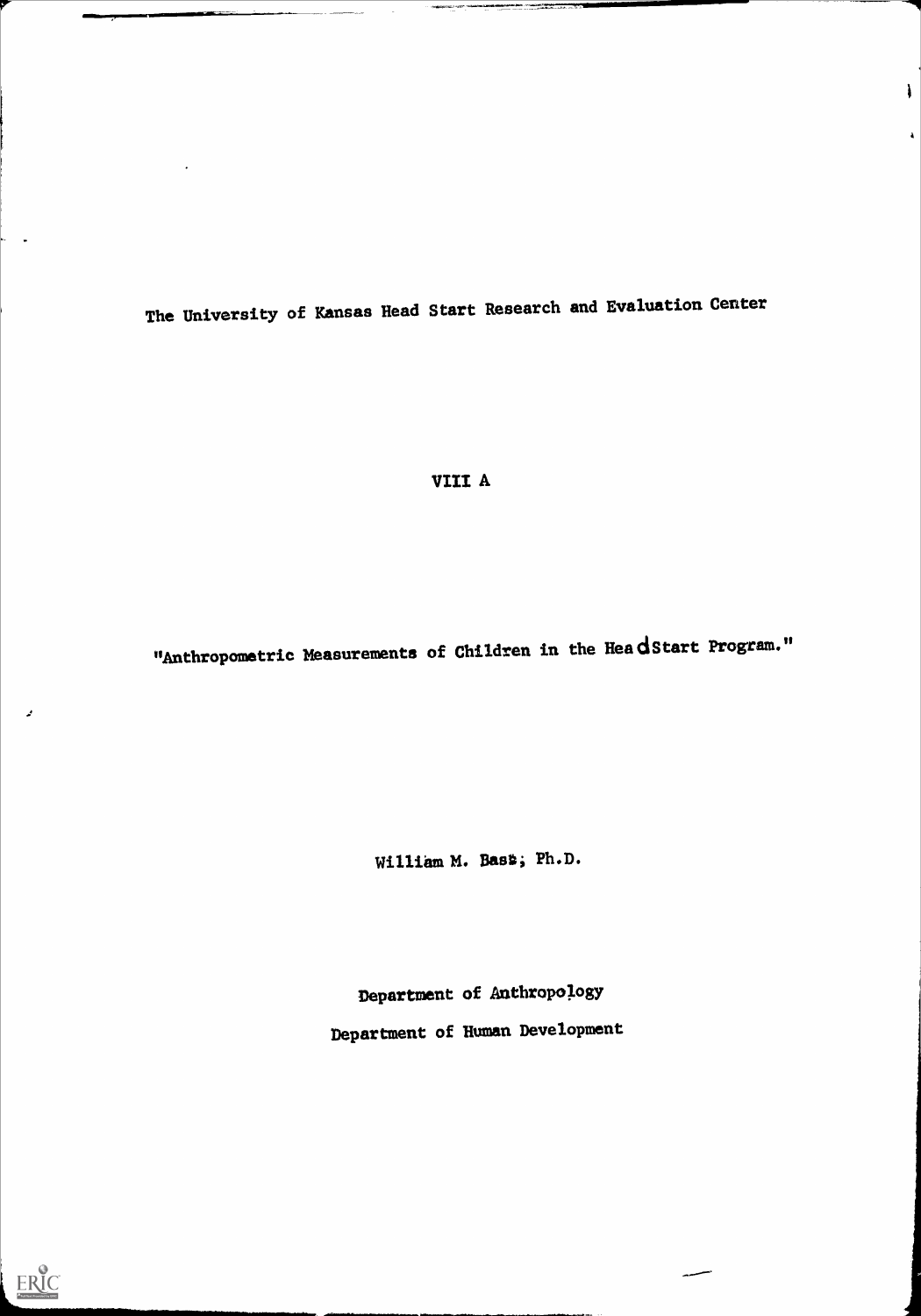#### ANTHROPOMETRIC MEASUREMENTS OF CHILDREN IN THE HEAD START PROGRAM

William M. Bass and M. Scott Ferris. Department of Anthropology University of Kansas

 $\mathcal{N}$ 

ERIC

In oanjunction with the Head Start Progran of the University of Kansas Head Start Evaluation and Research Center, and anthropometric measurement study was made of a group of children in the program. Permanent personnel of the Head Start Program were. trained by Dr. William Bass to take the necessary measurements and observations. Of prime interest were patterns of tooth eruption, and basic head and body dimensions were taken on each child.

The study sample consisted of a group of 148 individuals, all school children; there were 76 males and 72 females with a total age range of 4 years, 4 months to 6 years, 7 months. All were Caucasian, though ethnic origin was not determined. They were residents of Missoula, Montana, Lincoln and Omaha, Nebraska. The children were examined once except for a control group used to check measurements, which was measured " twice.

At the examination, every child was measured by a trained anthropometrist, according to a fixed schedule involving general body, head and face dimensions, as well as dental observations. The measurements included the following:

> Head length - from glabella to opisthocranion Head Breadth - from euyon to euryon Total facial width - bizygomatic breadth from zygion to: zygion $\frac{1}{2}$   $\cdots$ 医精力 Total facial height - masion to gnathion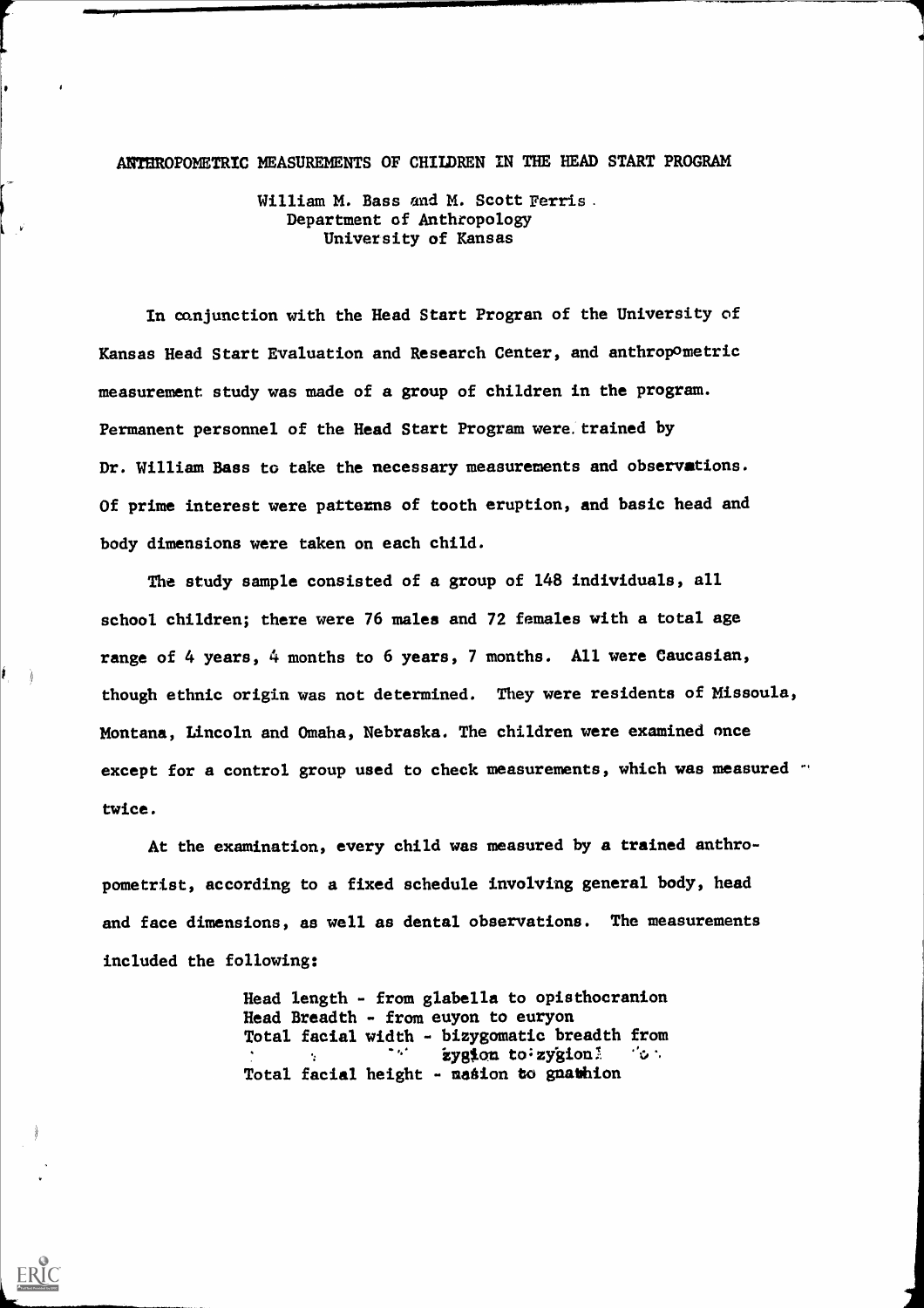Body dimensions were taken with an anthropometer on the left side with the subject<sup>\*</sup>s shoes removed. The measurements included;

> Weight Height Acromial height - from the most lateral projection of the acramion of the scapula to the floor. Stylion height - from the distolateral end of the styloid process of the radius to the floor. Dactylion LII height - from the middle of the tip of the middle ftnger when the fingers are removed from contact with the thigh and are pointing perpendicularly downwards to the floor. Suprasternal height - from the middle of the anteriorsuperior border of the manubrium sterni to fhe floor. Symphyseal height - form the middle of the anteriorsuperior border of the symphysis pubis to the floor.

The dental examination was specifically designed to note the eruption sequence of the deciduous and permanent dentition. Conditions noted were:

> Deciduous tooth present. Adult tooth present. Not fully erupted adult tooth. Deciduous tooth has been lost and not yet replaced by adult tooth.

The following observations were made in regard to dental eruption

patterns in the children studied:

 $\mathbf{C}$ 

ERIC

In the age range 4 years to 4 years 12 months, both males and females showed a consistent absence of the first permanent molar (6-year molar).

In the age range 5 years to 5 years 12 months (the largest group of subjects), the females showed the largest number of erupted 6-year molars and both central and lateral incisors.

Also evident were the loss of deciduous teeth in the females. The males lagged in both of these categories.

In the age range 6 years to 6 years 12 months, the males showed an increased incidence of erupted 6 year molars and incisors, equaling the rate of the females in the same age range.

2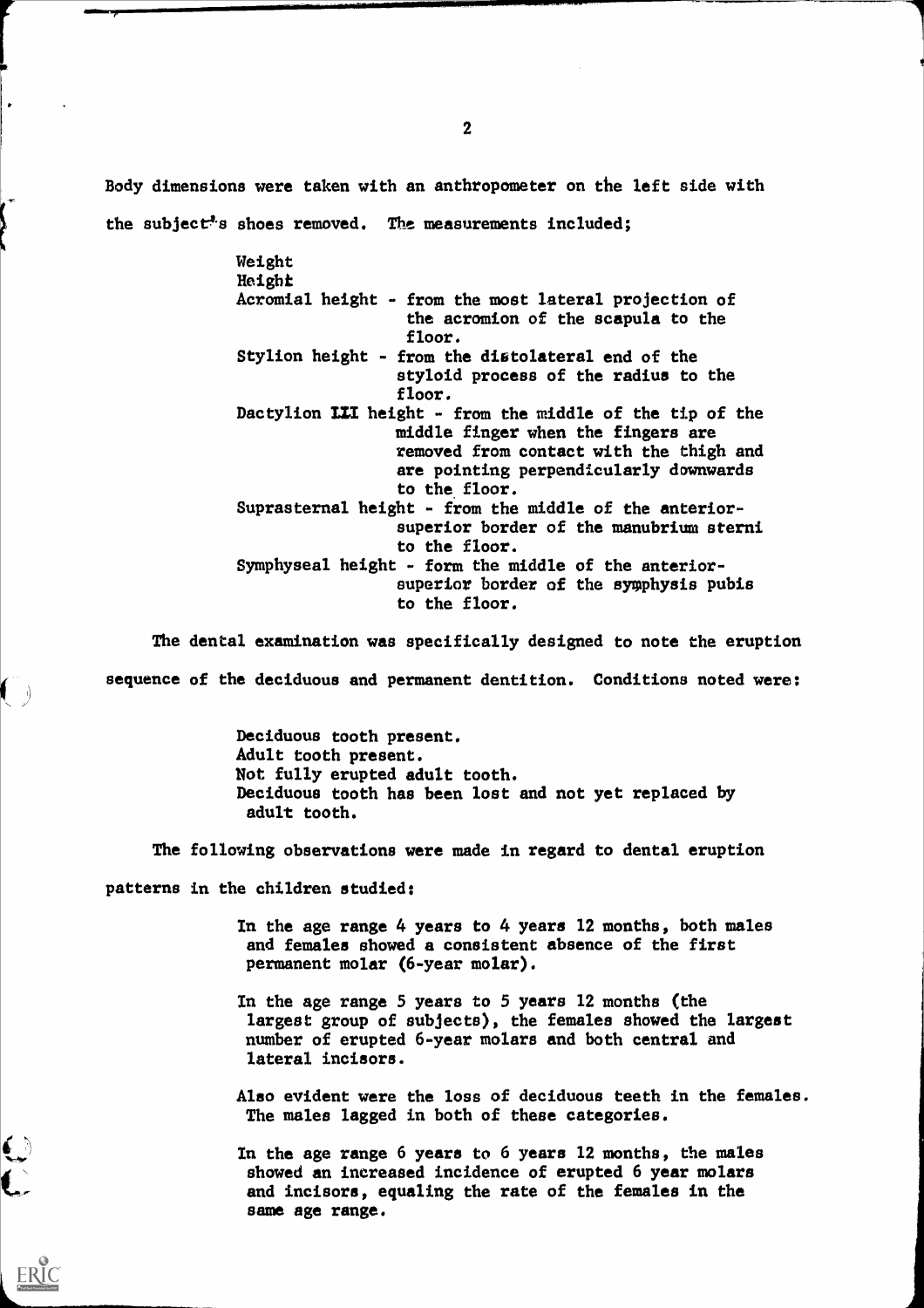In this preliminary report, it should be made clear that due to the small and restricted sample a limited amount of data is available. In the final report a more complete and detailed analysis of the existing data will be presented.

 $\frac{1}{\sqrt{2}}$ 

 $\sum_{\text{Asall test Product by EHC}}$ 

 $\parallel$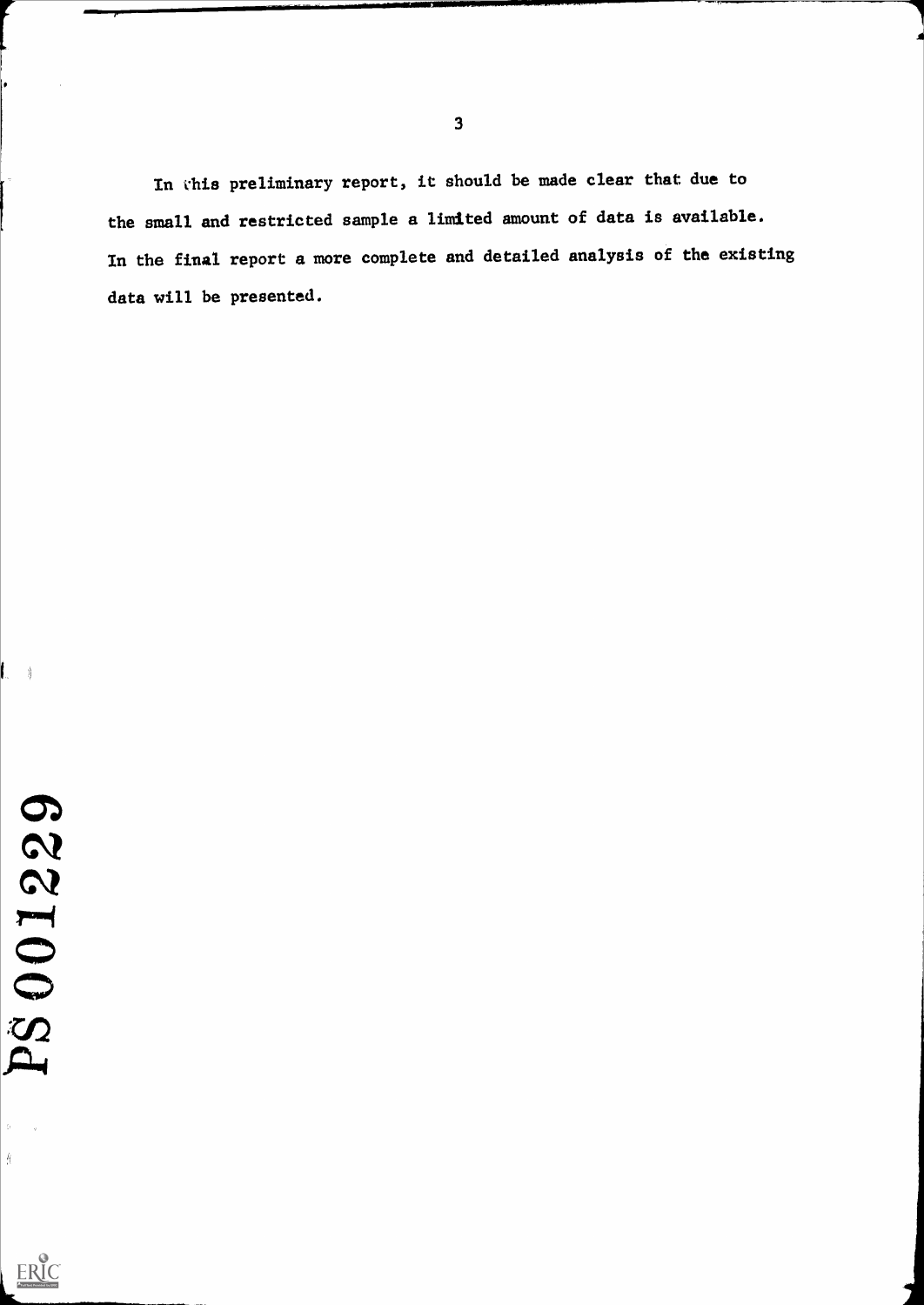The University of Kansas Head Start Research and Evaluation Center

VIII B

## A, Nutritional Survey of Children in Head Start Centers in the Central United States

Marie Cross, Ph.D.

Department of Antropology

Department of Human Development

111111111111111111111111111111111.1Mmorimimeim......--

 $ERIC$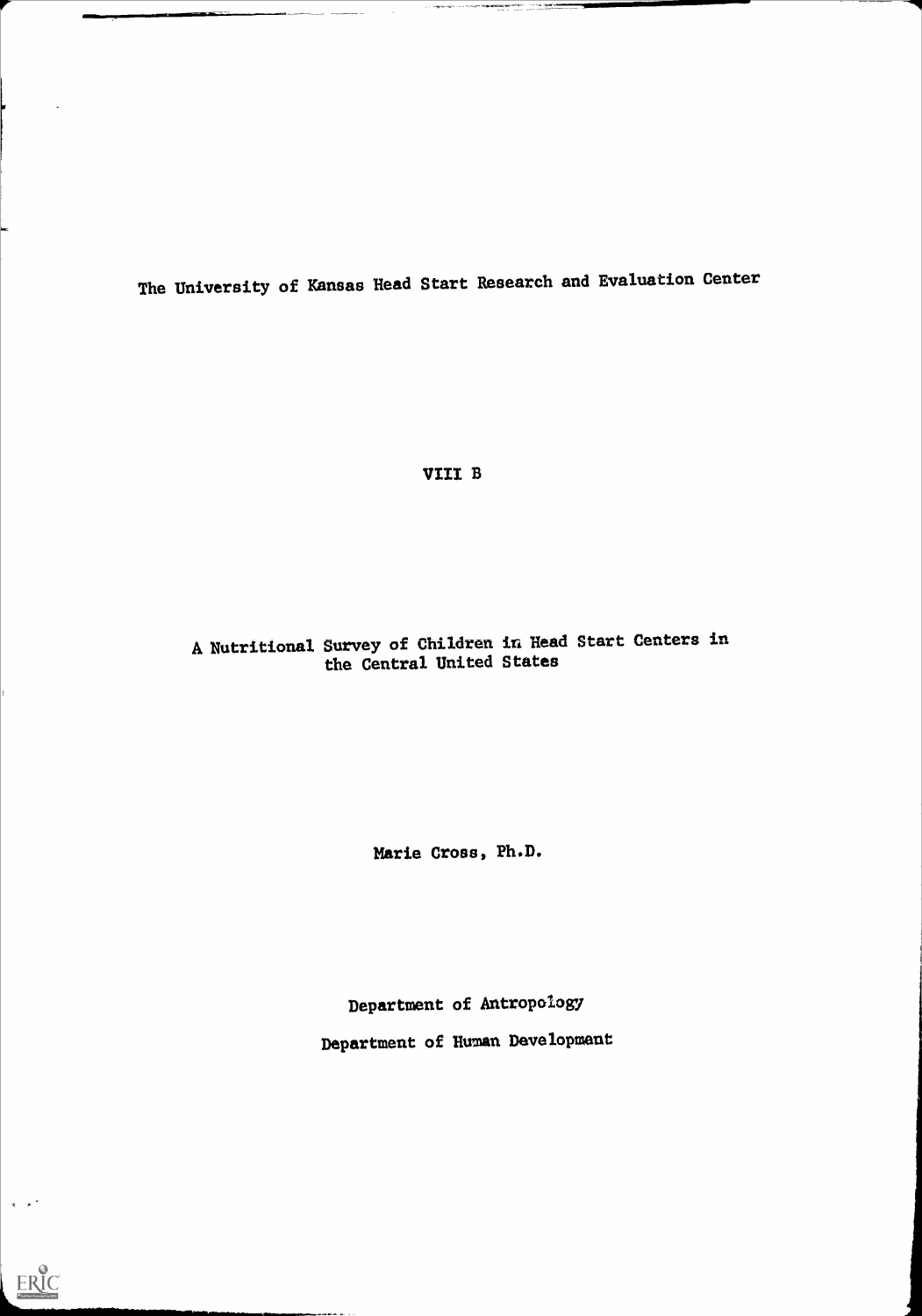### A Nutritional Survey of Children in Head Start Centers in the Central United States

 $\mathbb{Z}$ 

Marie Z. Cross, Ph.D.: Department of Human. Development

 $\frac{1}{2}$ 

#### Abstract

This study was undertaken to evaluate the effectiveness of using a questionnaire to evaluate the nutritional status of children in head start centers in rural, small city and metropolitan areas in central United States. Since parents usually speak more freely about food likes and dislikes of their children than about actual quantities:of food consumed, we used this approach to obtain knowledge of foods which the children were familiar with and liked. The only quantitative data that we attempted to obtain was with respect to the quantities of milk consumed daily.

In addition to the questionnaire data, we obtained and analyzed one weeks menus from each of the head start centers involved in this study to determine their contribution to the nutritional status of these children.

The data obtained from the questionnaires are of questionable value as quanities of food consumed is concerned, but theses data do give some indication of the foods which these children would prefer to eat.

The nutritional analysis of the Head Start center menus indicated that the centers which we studied were providing adequate amounts and varieties of food for children of this age.

There were no significant differences in the food preferences of the children in the three different areas studied nor In the types of food served in the centers In these areas.

- ji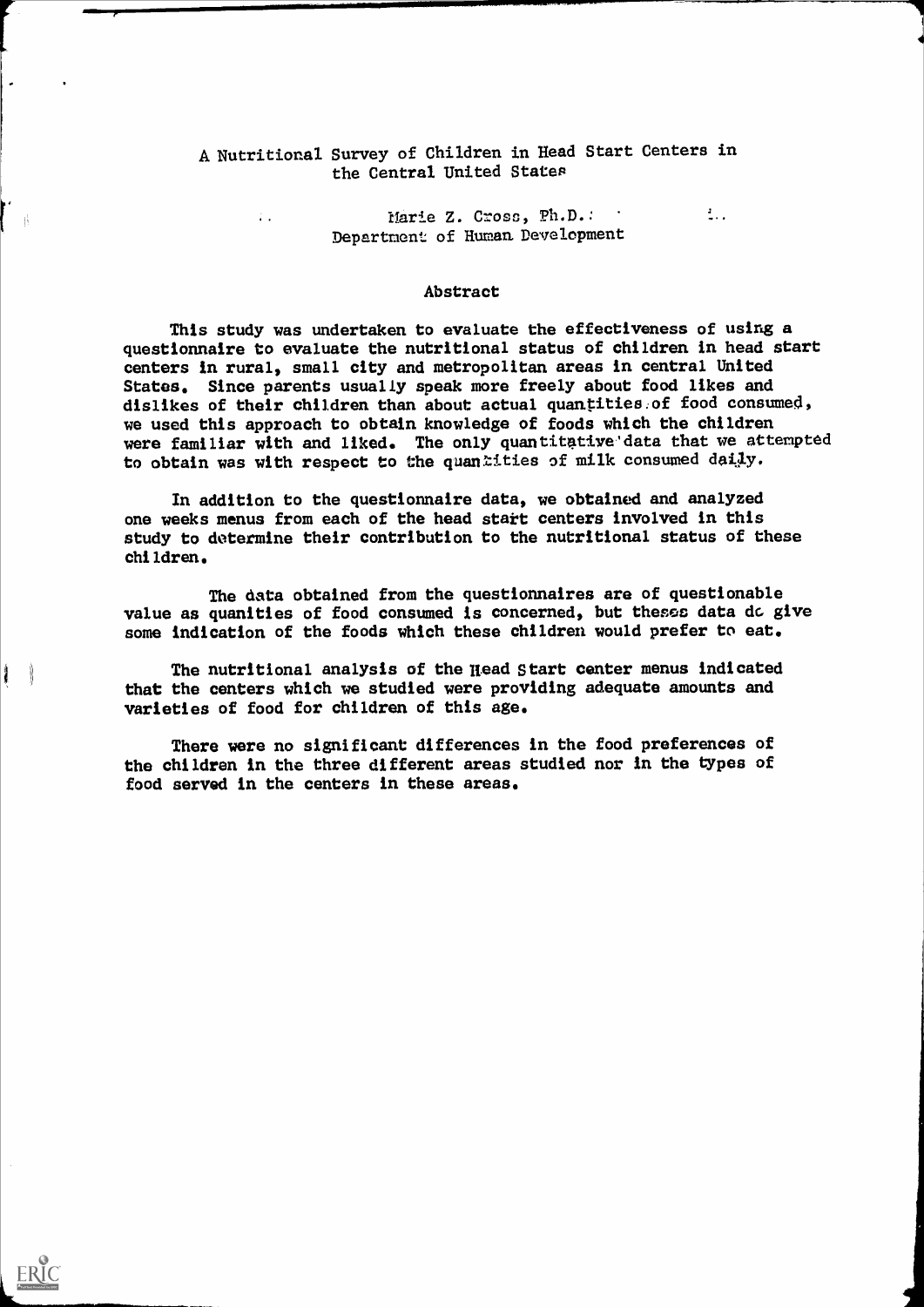### A Nutritional Survey of Children in Head Start Centers in Central United States1

Marie Z. Cross

<u>1101</u>

ERIC

### **Introduction**

This study was undertaken to evaluate the effectiveness of using a questionnaire to evaluate the nutritional status of children in Head Start centers in rural, small city and metropolitan areas in central United States. Evaluation of nutritional status on the basis of data obtained from questionnaires is hazardous at best and doing this without having a nutritionist obtain the history made it even more; difficult. Since parents usually speak more freely about food likes and dislikes of their children than about actual quartities of food consumed, we used this approach to obtain knowledge of foods which the children were familiar with and liked. The only quantitative data that we attempted to obtain was with respect to the quantities of milk consumed daily.

In addition to the questionnaire data, we obtained and analyzed one week's menus from each of the Head Start centers involved in this study to determine their contribution to the nutritional status of these children.

#### Procedure

Anutritional questionnaire was answered by the mother of eadh of the 154 children that were Included in this study. The research team members were instructed in the manner in which the questionnaire should be used and in ways to establish rapport with the parent during the interview. The questionnairo (see Pigure 1) was designed to determine the children's food likes, dislikes and preferences. It was our purpose to see if this approach might result in our obtaining an accurate and honest answer to questions involving quantities of food consumed by the child. In this particular study the only quantity asked for was the amount of milk consumed.

## Insert Figure 1 here

The questionnaire data was analyzed according to the type of area the.children lived in namely, rural, small city or metropolitan area.

The breakfast or lunch and snack menus were obtained from each center for the week of April 10th through April 14th. These menus were analyzed for nutrient content assuming average pre-school age servings. The Agricultural Handbook No. 8 entitled Composition of Foods, and published by the United States Department of Agriculture was used as the source for determining the nutrient content of the menus. The entire five day food intake was analyzed and the total values were divided by five to get a value for an average daily intake of each of the nutrients. Using the National Research Council's recommended daily allowances as a standard we calculated the percentage of the child's daily nutritional needs which were supplied by the Head Start center's lunch program.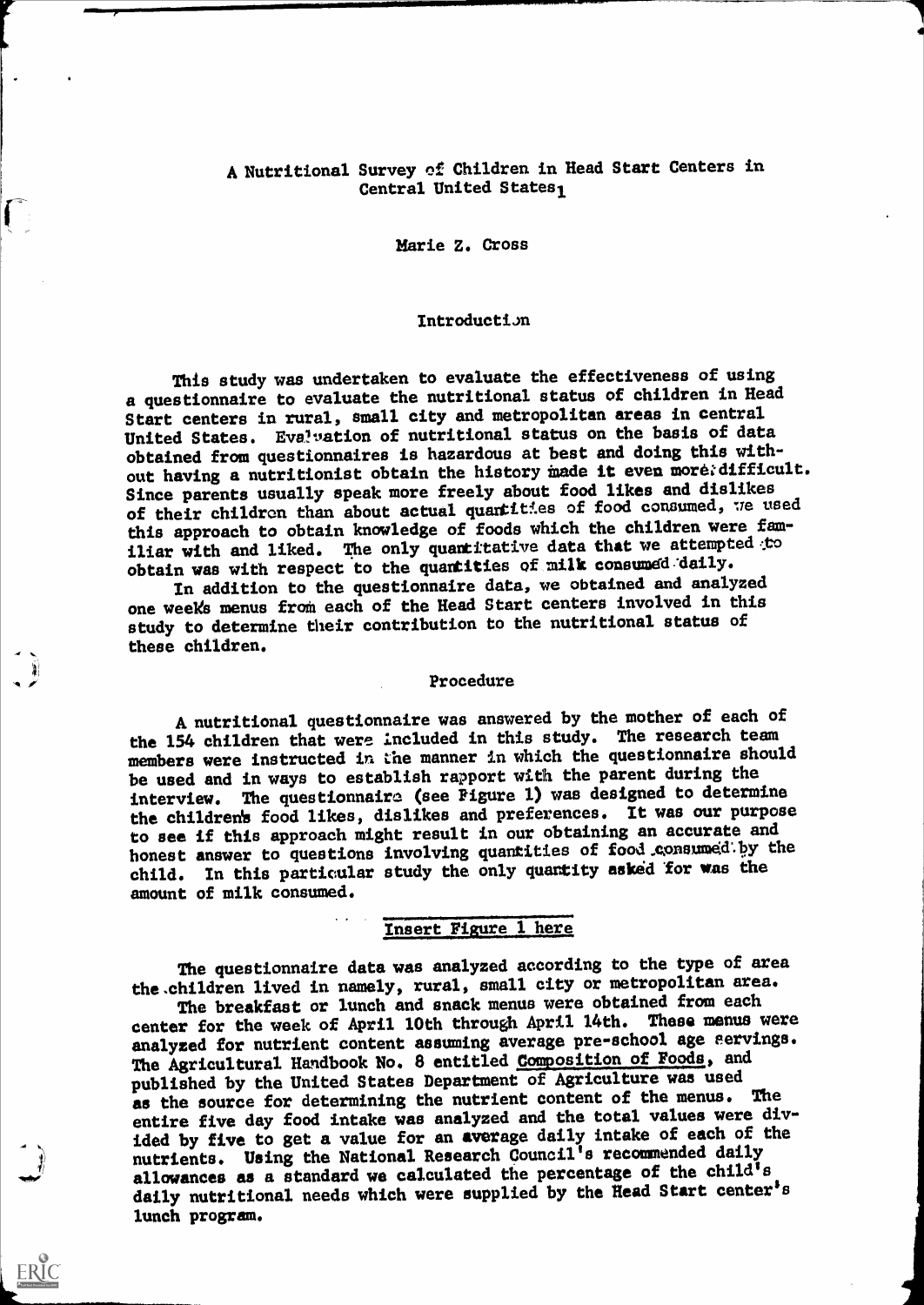#### Results and Discussion

Table 1. summarizes the data obtained from the questionnaires. The results are expressed as percentages of children who liked certain of the nutritionally important foods and in the case of milk, those who received adequate amounts each day. The high percentage of children who were reported to receive,three or more glasses of milk per day led us to suspect that the mothers may have given the answer they thought they should give rather than an honest value for the amount of milk comsumed by their child,

### Insert Table 1 here

In most cases where a child was reported to like meat, fish or poultry he liked all three but if a preference was cited it was most frequently chicken. In the fruit group bananas, apples and oranges were most frequently cited as preferences with oranges occurring less frequently than the other two.

The questions relating to vegetables preferences indicated carrots as the most frequently liked raw vegetables. In the cooked vegetable group potatoes, green beans and corn were cited most often.As  $\cdots$ favorites.

If the children received their preferred foods frequently it would indicate that their nutritional needs were being met quite well. The foods most frequently reported as favorites are foods which are valuable sources of nutrients needed by children of pre-school age.

There were no significant differences in preferences of foods between children in a small city, rural or metropolitan area. As Table 1 shows most mothers felt their children recieved enough food but some of them indicated it was not always the right food.

會 男

 $\sum$ 

ERIC

About one-half of the children's favorite snacks would be classified as nutritious including such foods as milk, fruit and cheese while the other one-half preferted sweet snacks such as cookies and cardy. The reported consumption of candy by these children was quite high with the children from the rural area consuming slightly less candy than those in the small city or metropolitan area.

Table 2 shows the amounts of the different essential nutrients provided by the lunch programs in the Head Start centers in the three areas studied. In addition this table shows the percent of the total day's nutritional needs for the 3-6 year old that was provided by the school lunch program. The three areas differed in the type of meal and or snacks offered which in turn effected the type and amount of food served and hence the amounts of certain nutrients supplied. The children in the rural area received only lunch while those in the small city area received lunch plus a snack. In the metropolitan area the children received breakfast and a snack. In spite of these differences, all of the children received at least one-third of their days requirements of all but one of the nutrients and in most cases over one-half of their nutritional needs. In some cases the daily requirements were exceeded due to certain foods being included in the diet which were exceptionally high in those nutrients.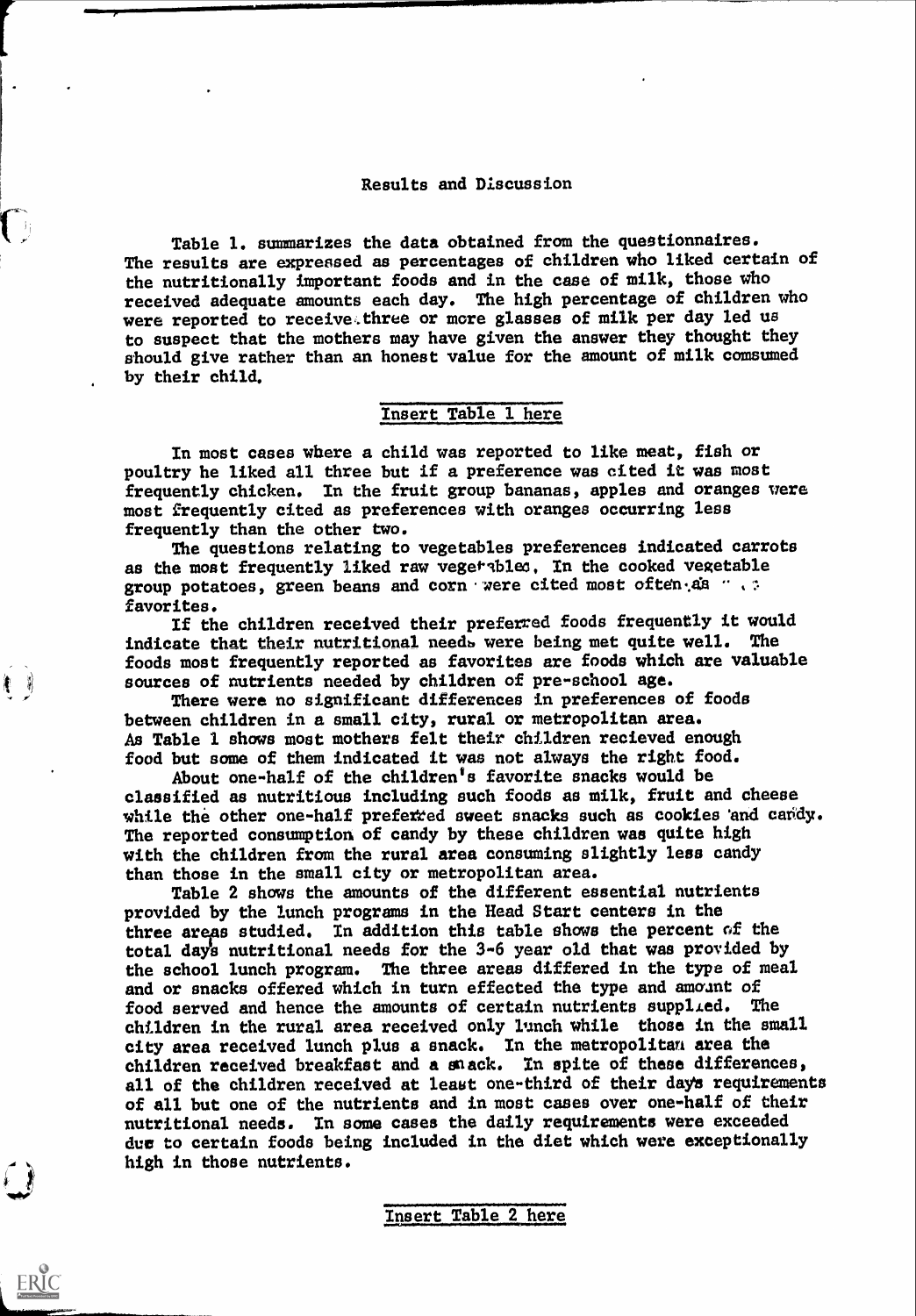The data in Table 2 can be used only as a general indication of what the children actually received since we do not know the actual amounts of foods which were served and me don't know how much each individual child ate. However, these data do indicate that the Head Start centers which were studied were providing meals which gave generous amounts of the nutrients needed by children in this age group. This should provide good nutritional training for these children and, hopefully some of this experience and training would be carried to their homes.

#### Conclusions

The data obtained from the questionnaires are of questionable value as far as quanties of food consumed is concerned, but these data do give some indication of the foods which these children would prefer to eat.

The nutritional analysis of the Head Start center menus indicated that the centers which we studied were providing adequate amounts and varieties of food for children of this age.

There were no signifiaant differences in the food preferences of the children in the three different areas studied not in the types of food served in the centers in these areas.

 $\bigcap$ 

O

ERIC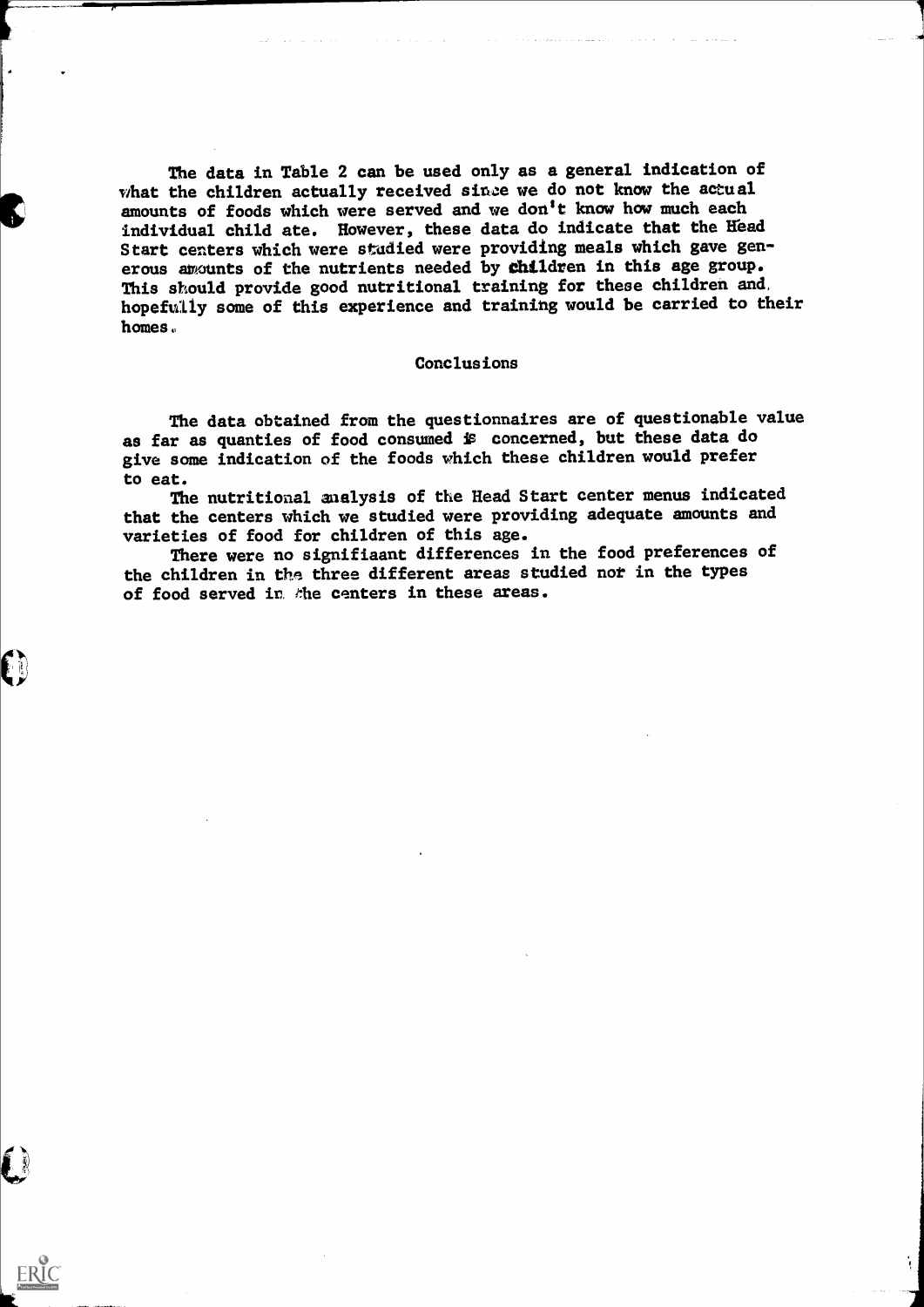### FOOTNOTES

The research reported herein was performed pursuant to a contract with the office of Economic Opportunity, Executive Office of the President, Washington, D.C., 20506. The opinions expressed herein are those of the author and should not be construed as representing the opinions or policy of any agency of the United States Government.

Ą

Linnen von der Stadt an der Stadt an der Stadt an der Stadt an der Stadt an der Stadt an der Stadt an der Stadt

ERIC

 $\bigodot$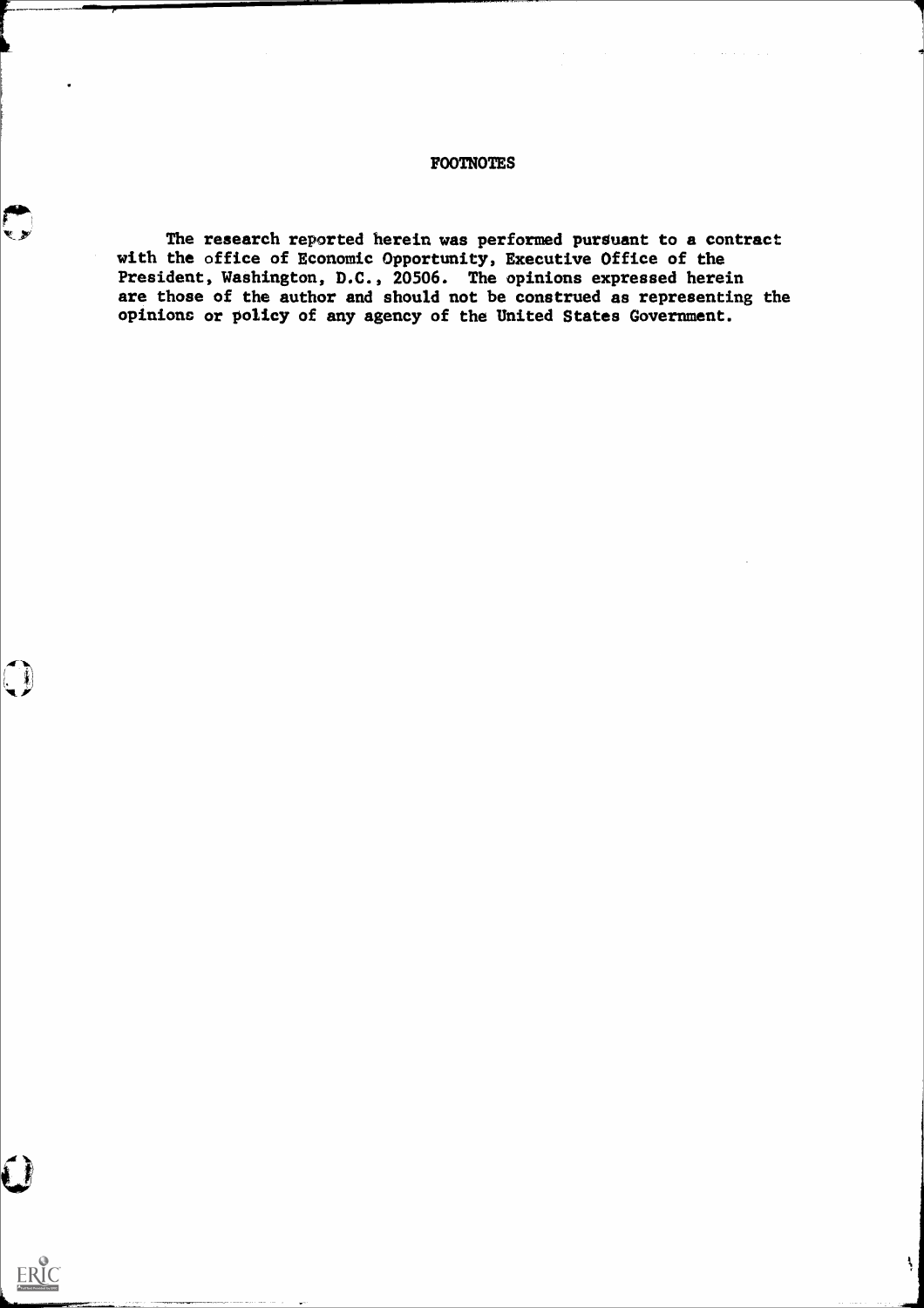## Table 1.

|                                                                   | Small City | <b>Rural</b> | Metropolitan |
|-------------------------------------------------------------------|------------|--------------|--------------|
| Total No. of children studied                                     | 46         | 51           | 57           |
| Percent of children receiving 3 or<br>more glasses of milk daily. | 80.4       | 82.3         | 89.5         |
| Percent of children who liked meat,<br>fish, or poultry.          | 84.8       | 90.0         | 87.7         |
| Percent of children who liked fruit.                              | 100.0      | 96.0         | 96.5         |
| Percent of children who liked<br>vegetables.                      | 84.8       | 92.1         | 66.6         |
| Percent of mothers who reported their<br>children ate enough.     | 91.3       | 78.4         | 77.0         |
| Percent of children who ate candy<br>frequently.                  | 75.0       | 78.5         | 64.0         |

Τ

# Summary of questionnaire data from the three areas studied

ERIC

C

 $\mathcal{A}$ 

 $\bigodot$ 

 $\epsilon$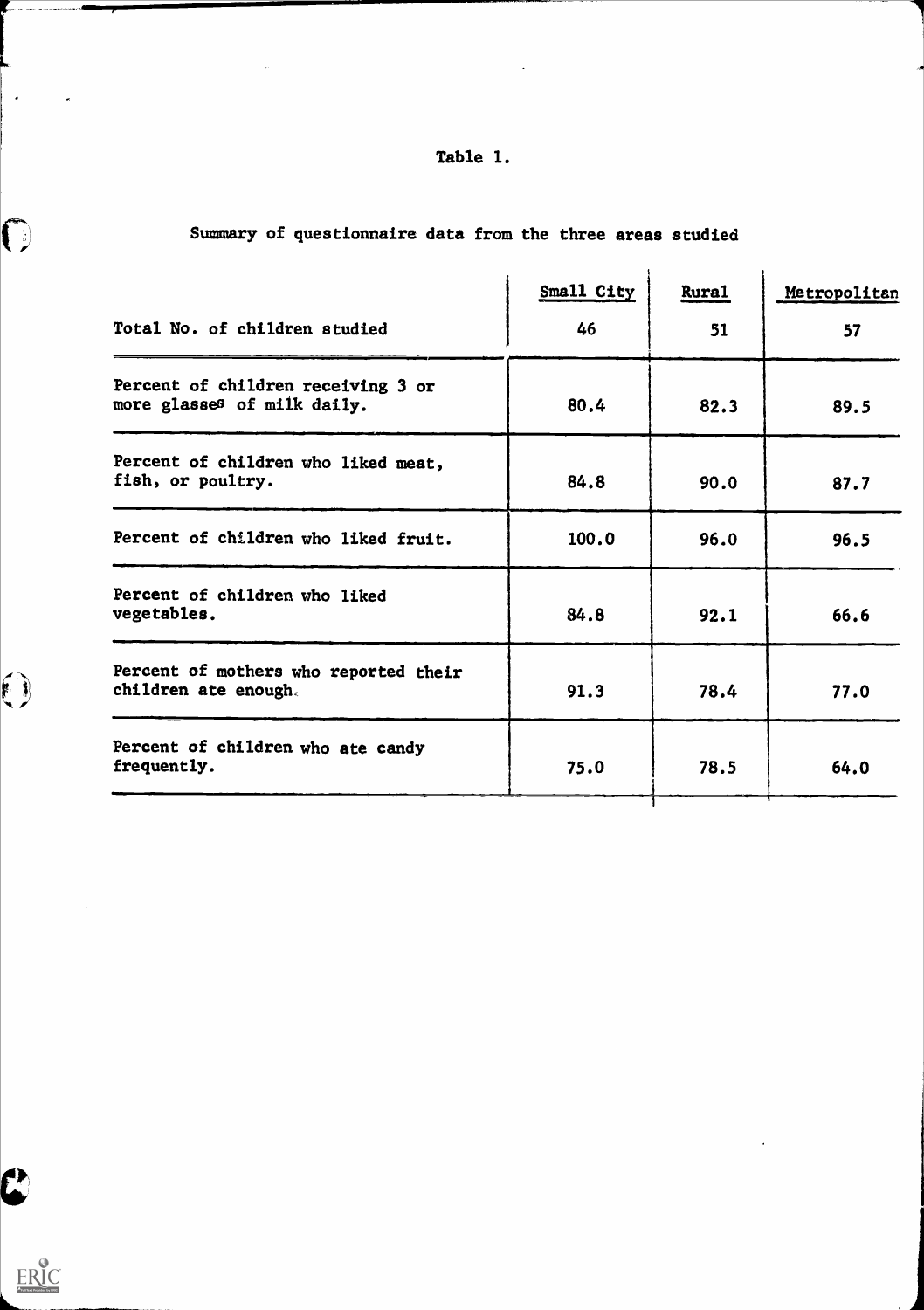## Table 2.

|                          | Small City<br>(lunch & snack) |                               | <b>Rural</b><br>(lunch only)       |                         | Metropolitan<br>(breakfast & snack) |                         |
|--------------------------|-------------------------------|-------------------------------|------------------------------------|-------------------------|-------------------------------------|-------------------------|
| <b>Nutrient</b>          | $Am't$ per day                | $ {\tt required}$<br>supplied | % of day's Am't per day % of day's | requirement<br>supplied | Am't per day   % of day's           | requirement<br>supplied |
| Calories                 | 677                           | 42.3                          | 769.0                              | 47.6                    | 604.0                               | 37.6                    |
| Protein(gms.)            | 31.3                          | 78.2                          | 33.0                               | 82.5                    | 17.3                                | 43.2                    |
| Calcium(mgs.)            | 665.0                         | 83.0                          | 382.0                              | 47.7                    | 359.0                               | 44.9                    |
| $Tron(mgs.)$             | 3.6                           | 36.0                          | 4.4                                | 44.0                    | 3.2                                 | 32.0                    |
| Vit. A(IU's)             | 2767.                         | 110.0                         | 3274.0                             | 131.0                   | 1322.0                              | 52.8                    |
| Ascorbic Acid (mgs) 87.6 |                               | 175.0                         | 44.0                               | 88.0                    | 47.0                                | 94.0                    |
| Thiamin(mgs)             | .43                           | 71.0                          | .38                                | 63.3                    | .34                                 | 56.0                    |
| Riboflavin(mgs)          | .80                           | 80.0                          | .78                                | 78.0                    | .58                                 | 58.0                    |
| Niacin(mgs)              | 7.46                          | 67.8                          | 5.86                               | 53.2                    | 3.1                                 | 28.0                    |
|                          |                               |                               |                                    |                         |                                     |                         |

 $\frac{1}{2}$ 

# Evaluation of the menus from the Head Start Centers in the three areas studied.

 $\hat{\mathcal{L}}$ 

 $\bigcup$ 

 $\mathcal{L}$ 

 $\begin{pmatrix} 1 \\ 0 \\ 0 \end{pmatrix}$ 

 $\bullet$